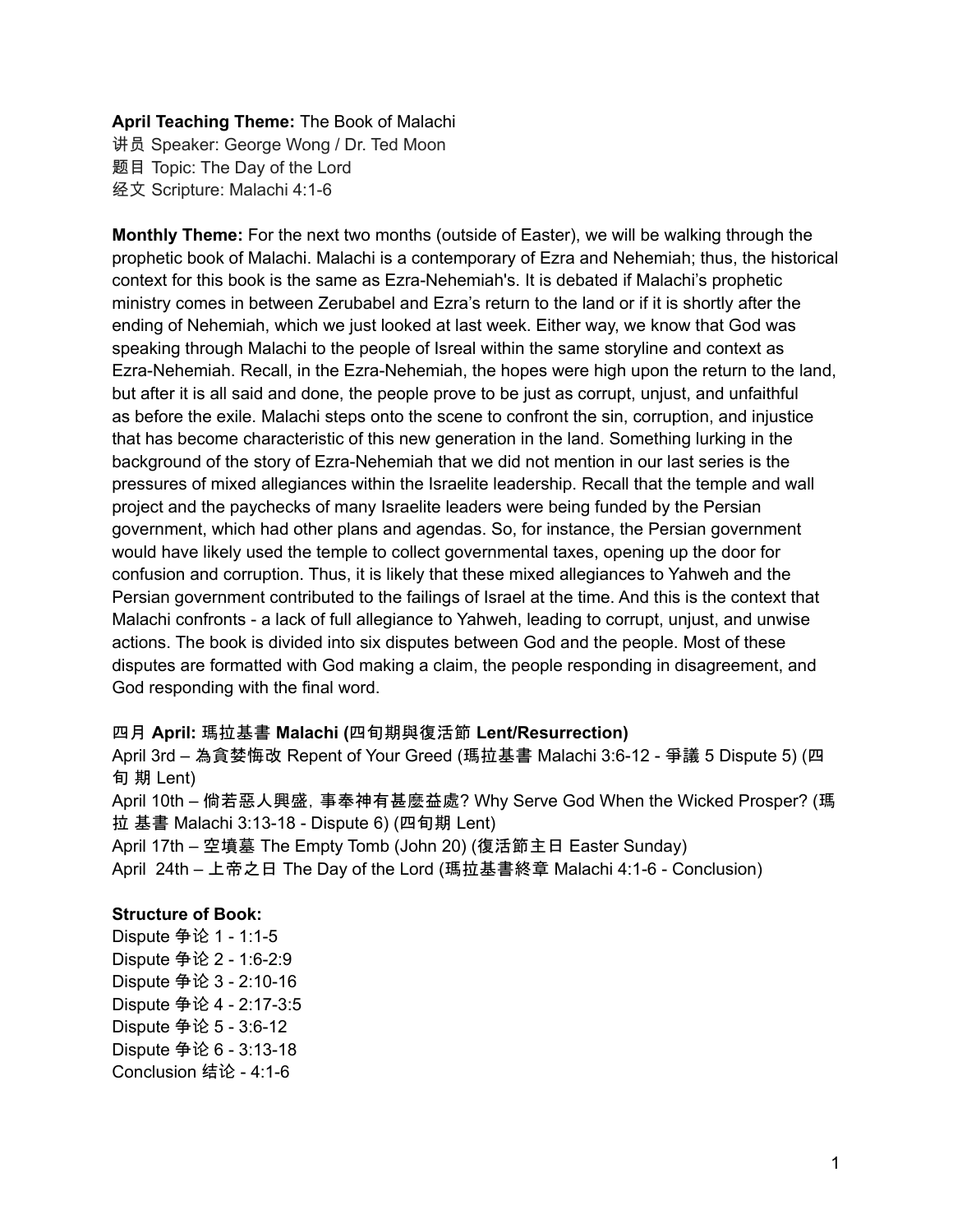## **Dispute Format** 争论形式**:**

1: God makes a Claim 神宣告一件事 2: The People Respond in Disagreement 百姓反驳 3: God Responds 神回应

### **Resources:**

[Sermon](https://www.youtube.com/watch?v=Tg9U5GkpciY) Video (Wong) [Sermon](https://www.youtube.com/watch?v=gvpNAaDsE8U) Video (Moon) [Sermon](https://docs.google.com/presentation/d/1sVRVpoxls2cWEUj8Wq14B_BgL7ymGHCt/edit?usp=sharing&ouid=111022305003760555164&rtpof=true&sd=true) Slides (Moon)

[Overview:](https://bibleproject.com/explore/video/malachi/) Malachi (Bible Project) [English] [Overview:](https://www.youtube.com/watch?v=8T57vKj-Ix8&list=PLE-R0uydm0uN0xKD3tw0aheiQojlf1JB1&index=29) Malachi (Bible Project) [Mandarin] Map of [Israel/Judah/Edom](https://docs.google.com/presentation/d/1tFqR--i8vR65UNcydtMDcN0P1IocObGP6zsQPzodJvg/edit?usp=sharing) before the Babylonian Exile Maps of the [Persian](https://docs.google.com/presentation/d/1etJFccQZX3MryDbRrS1s5n6bjpYFgUOYwQ4VQG_JuV4/edit?usp=sharing) Empire Map of Judah [\(Yehud\)](https://docs.google.com/presentation/d/1B-jPxAPFXvR-dkqLLivyckb0uZtp_PYXSNJsG_iepRA/edit?usp=sharing) under Persian rule [Timeline](https://docs.google.com/presentation/d/1pivSiquO322iIeBUBqD0yGXiqO8ft5FlPvqLRck4eek/edit?usp=sharing) of Rebuild under Persian Rule

# **Discussion Questions** (Pastor William R. Horne)

- (1) Read Malachi 4 together. What observations do you make, and what stands out to you? How would you summarize the passage?
- (2) A central biblical theme is present in the closing of Malachi The Day of the Lord. Watch the "Day of the Lord" [video](https://bibleproject.com/explore/video/day-of-the-lord/) together. Discuss how this helps us understand the big picture and how it helps catch Malachi 4.
- (3) One of the great hopes of judgment is that evil will prosper no more. What evil do you see around you that you grieve and wish was no longer? What are evils we have participated in that we need to repent of?
- (4) Re-read Malachi 4:2. How do the images of these metaphors paint the reality for those who walk allegiance to YHWH? How do these images help us understand the "Day of the Lord" for the people of God?

# **Important Notes** (Pastor William R. Horne)**:**

Notes on Malachi 4:

V1: "This day of Yahweh—which verifies Yahweh's integrity as the God of justice (2:17) and corrects the misconception that God does not punish the wicked—will be a day of destruction and annihilation…Even so, Mal 4:1 provides reassurance for the righteous that Yahweh is engaged in the life and fate of all. By pointing to the future, the righteous are compelled to trust God and wait for the actualization of that future and the confirmation of God's justice against the wicked." (Jacobs, M. R.)

**V2:** "The formulation "sun of righteousness," is unique to Mal 3:20. Nevertheless, some propose that the imagery of the leader as a solar luminary is not unique. The mode of the rising is depicted with reference to its wings—healing in its wings. The "healing" refers to the wings' restorative effect. **The healing addresses diseases, disasters, brokenness, and anything that distracts from wholeness.** Thus, **despair is manifested by a lack of healing** (cf. Jer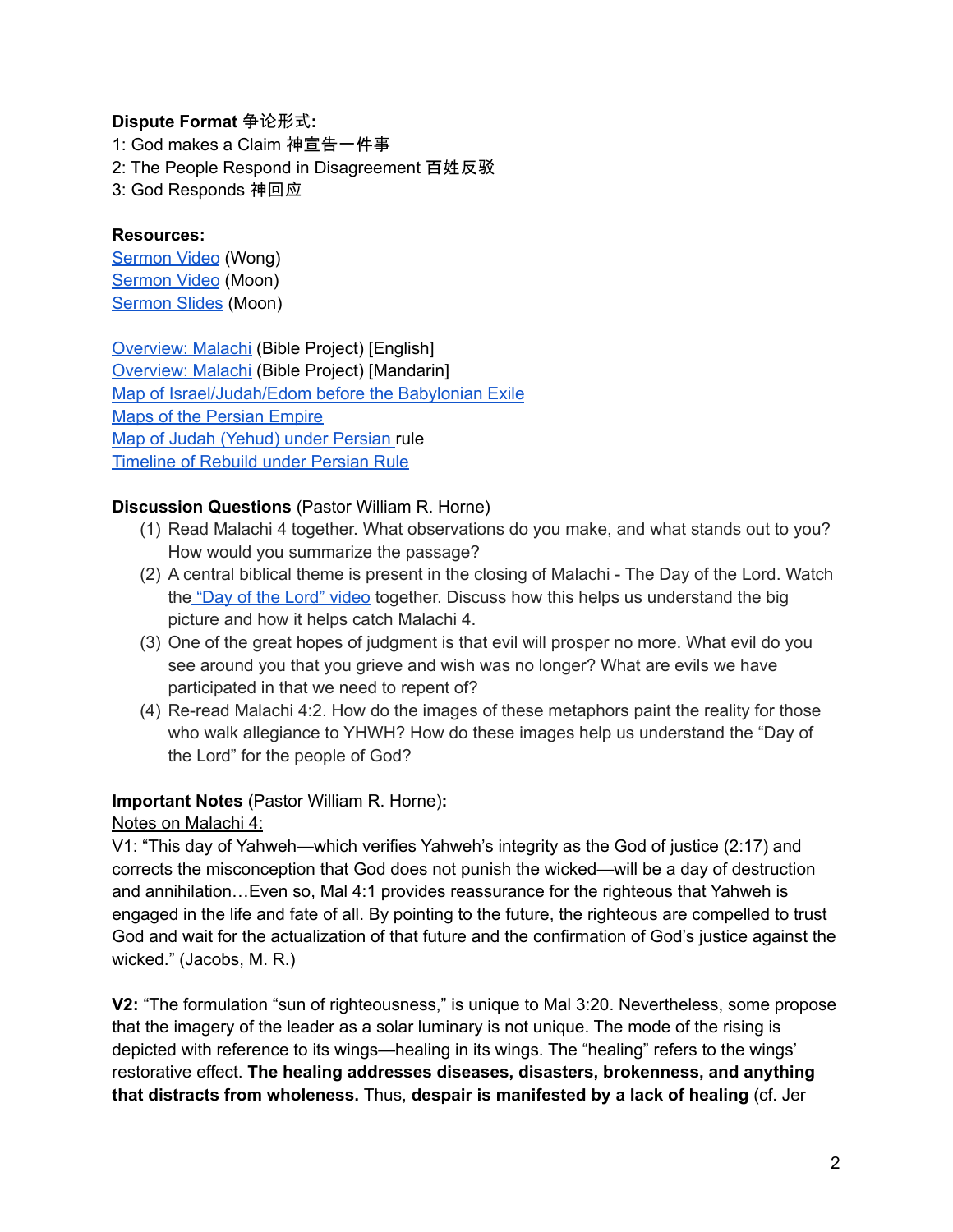14:19; Prov 6:14–15; 2 Chr 21:18; 36:16). Healing, however, is manifested by prosperity and security (Isa 19:22; 57:18; Jer 30:17; 33:6). **The imagery of the sun seems to belong to the Near Eastern "description of the winged sun disk," which brings to mind the royal figure of the king as the protector of right order and justice (cf. Ps 72).** Even so, various Old Testament images of Yahweh as the sun might more readily facilitate our understanding of the "sun of righteousness" here in Mal 3:20. For example, in Ps 84:11, Yahweh is "sun and shield": For the LORD God is a sun and shield; he bestows favor and honor. No good thing does the LORD withhold from those who walk uprightly. (Ps 84:11[12] NRSV). In Isa 60:19–20, Yahweh will be the people's light so that they have no need for the sun; Yahweh will be their sun." (Jacobs, M. R.) This same image is picked up in Revelation 22:4-5, where God is the people's light.

**V3:** Those who fear Yahweh will subdue the "wicked," a dominance represented as trampling, which is also the language used for the way the underprivileged are treated in Amos 2:7 if you recall our series from last year. "whereas the God-fearers are enlivened and thrive, the wicked are subdued and annihilated. Such images of the fates of the righteous and the wicked signify that the God of justice is attentive to the community, and individuals who perceive the wicked as enduring or even thriving are mistaken." (Jacobs, M. R.)

**V4:** Here, the people of God are called back to the Torah (Law of Moses, the first five books of our Bible), both to recall their identity/story and ground their ethical responsibilities back in the covenant agreement their ancestors made with YHWH. Part of that covenant agreement was the possibility of Yahweh's cursing the land for its disobedience (dishonoring Yahweh) and holding out the chance of Yahweh's averting the curse because of the people's repentance. With this foundation, the legitimacy of the prophet's claims have grounding.

**V5**: If you recall, in the New Testament, John the Baptist is said to be "Elijah" coming before "the Day of the Lord." In the Hebrew mind, Elijah is different than the other prophets, but he is a "super prophet" of sorts because he is said to have ascended into heaven without experiencing death. Thus, if any prophet can bring them transformation, Elijah has to be the one.

**V6:** "The focal point is the relationships within the covenant community. Malachi readily shows the intergenerational or transgenerational connections as the basis for the critique and thus stands with others in their critique of the community's behavior—either the community has abandoned the ways of the ancestors and gone astray, or the community is following the evil ways of the ancestors and is disobeying (Mal 3:7). The evil of the ancestors impacts their descendants (Ezek 20:18)...The turning of the ancestors and descendants conveys the father's receptivity to the children in passing on the legacy, while the children's turning to the father denotes their receiving the legacy." (Jacobs, M. R.)

"This final verse is, therefore, a hopeful message and consistent with the overall tone of Malachi. How is it hopeful? God's integrity concerning evildoers and reward for the righteous are being undermined. However, the final message is that, while Yahweh intended to come bringing destruction, Yahweh will first send Elijah as a warning. The hope is that the community will heed